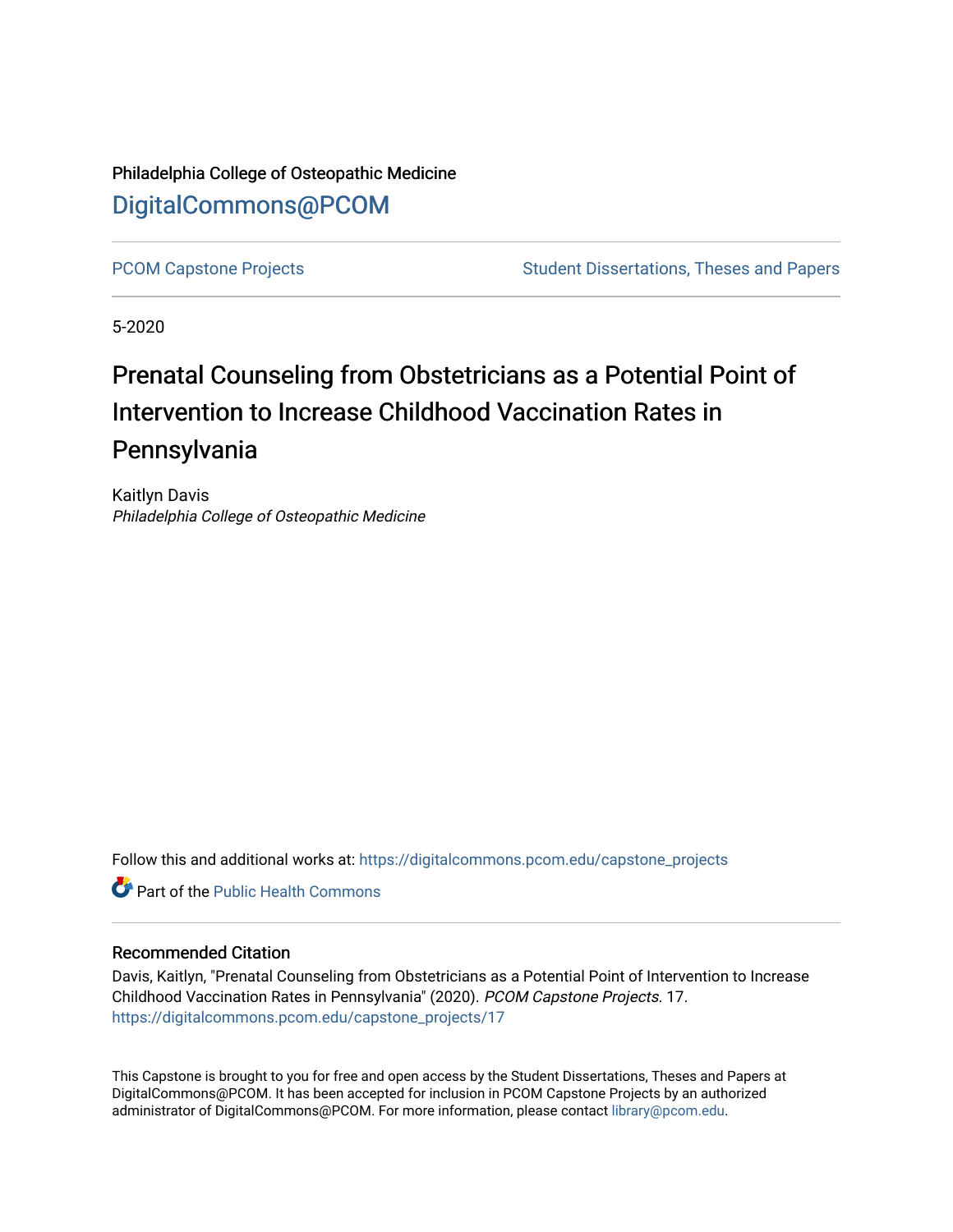Philadelphia College of Osteopathic Medicine Graduate Program in Biomedical Sciences School of Health Sciences

# **Prenatal Counseling from Obstetricians as a Potential Point of Intervention to**

# **Increase Childhood Vaccination Rates in Pennsylvania**

A Capstone in Public Health by Kaitlyn Davis Copyright 2020 Kaitlyn Davis

Submitted in Partial Fulfillment of the Requirements for the Degree of Master of Science in Biomedical Sciences, Public Health Concentration

May 2020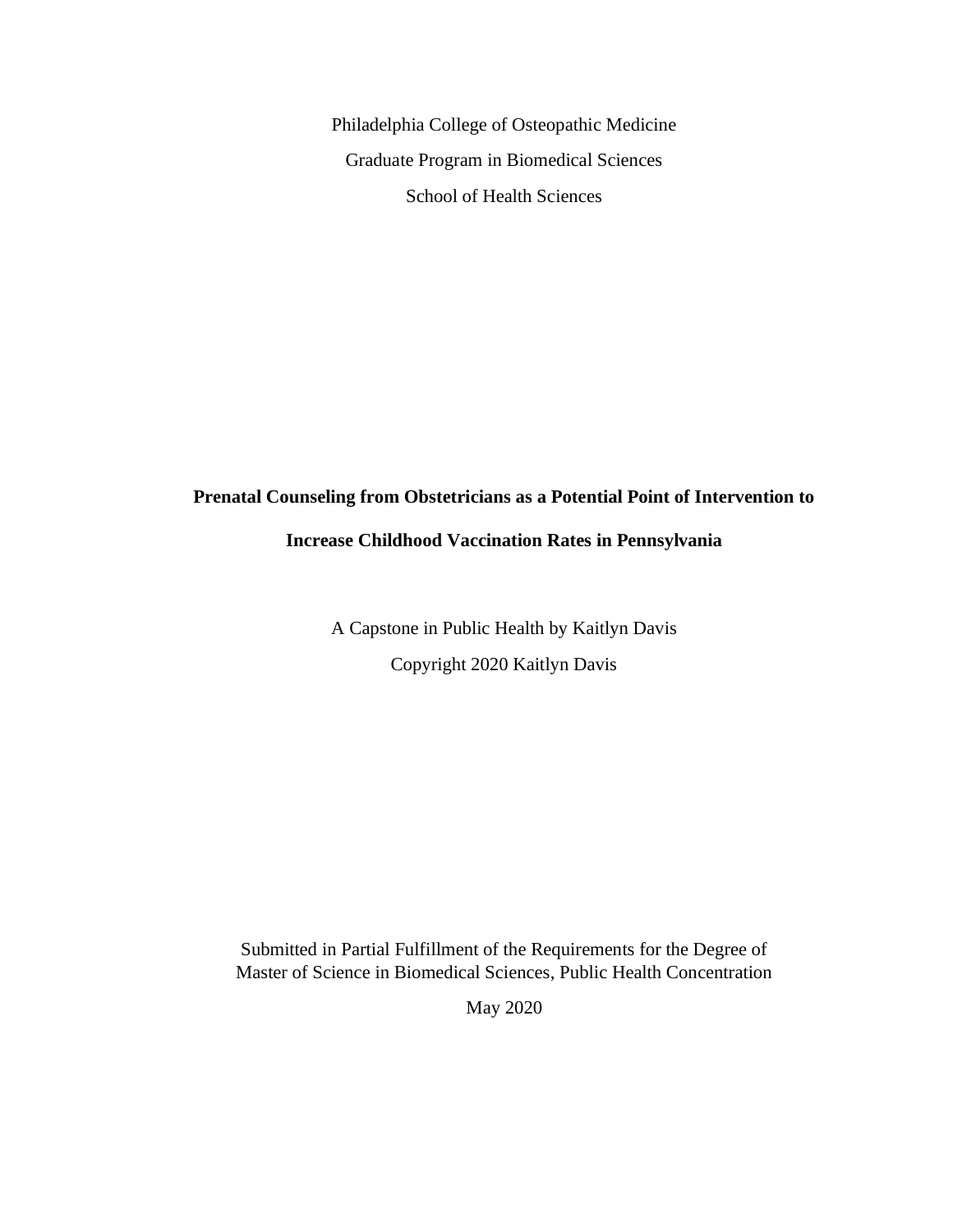# **ABSTRACT**

Vaccine hesitancy is a major public health concern in Pennsylvania, and the reasons for it vary from religious to philosophical. One subgroup of vaccine hesitant parents chooses not to vaccinate because they are misinformed and uneducated about the significance and the safety of vaccines4. The objective of this study is to consider the use of an infographic to encourage pregnant women to ask their obstetricians about the importance and safety of vaccines as a way of increasing childhood vaccination rates.

Finding points of intervention to increase childhood vaccination rates is important. In order for a population to maintain herd immunity, 90% of that population needs to be vaccinated4. In China, a study was done to determine the effects of educating pregnant women about vaccines on the vaccination rates of their newborns. The researchers saw significantly higher vaccination rates among the group that received education9. US obstetricians are prepared for this counseling because they were recently provided a toolkit by the CDC to guide their conversations with their patients14.

The research strategy that will be utilized for this analysis of vaccine hesitancy will be a literature review of the current vaccination information that the average pregnant woman currently receives and the likelihood that counseling from her obstetrician would be efficacious. The expectations are that there will be studies supporting the fact that women often receive little to no vaccine counseling during pregnancy and are left to make an uninformed decision regarding the vaccination of their child. The end goal is to create a research-informed infographic to be displayed in obstetricians' offices encouraging women to ask their doctor about vaccines.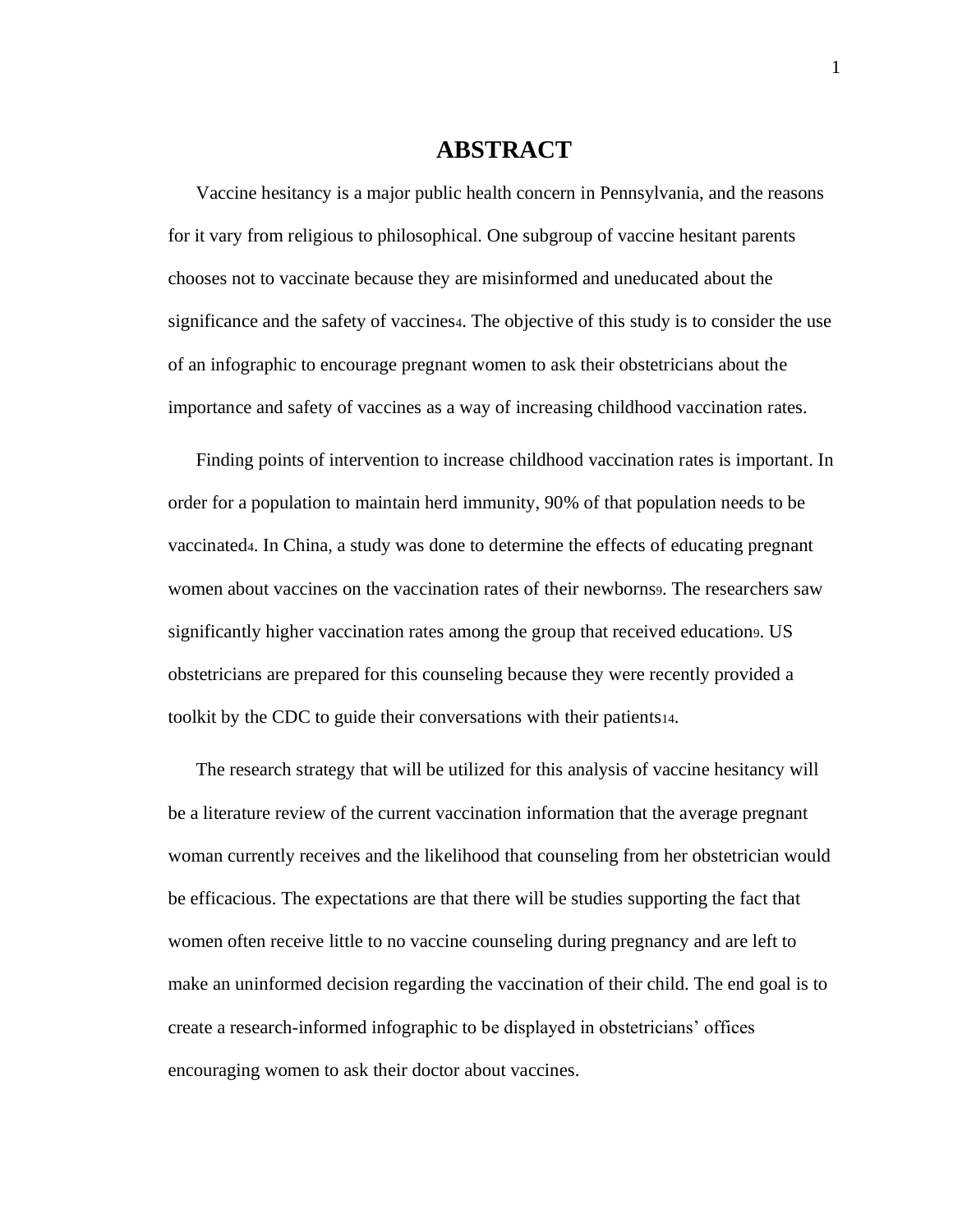# **BACKGROUND**

The idea of vaccines has been around since the 1700s when Edward Jenner first conceptualized them4. They grew in popularity over the next two centuries because of their ability to protect populations from very serious diseases4. The efficacy of vaccines quickly became apparent and some governments went so far as to make them mandatory for their citizens because they recognized them as an important public health tool4. Vaccines are important not only for the people who receive them but also for the people who cannot receive them because of a concept known as herd immunity4. Herd immunity is the idea that if enough people in a population are vaccinated against a disease, the disease will not spread easily through the population and an outbreak can be prevented4. Scientists have determined that the percentage of a population that must be vaccinated in order to achieve herd immunity is 90%4. Unfortunately, the last few decades have seen a rise in vaccine hesitancy, threatening the health of entire groups of people and risking the return of previously eradicated diseases.

#### **The History of Vaccine Hesitancy**

Vaccines became very popular throughout the 1800s and 1900s<sub>4</sub>. In 1902, due to a smallpox outbreak in Cambridge, Massachusetts, the board of health required all citizens to receive the smallpox vaccination4. One man sued, arguing that he had a right to decide what he put in his body<sub>4</sub>. In response, the Supreme Court would rule 3 years later that any municipality or state was allowed to mandate vaccines in order to protect public health4. In 1922, the United States Supreme Court declared that it was constitutional for schools to require that their students be vaccinated4. Things were quiet for a few decades and, in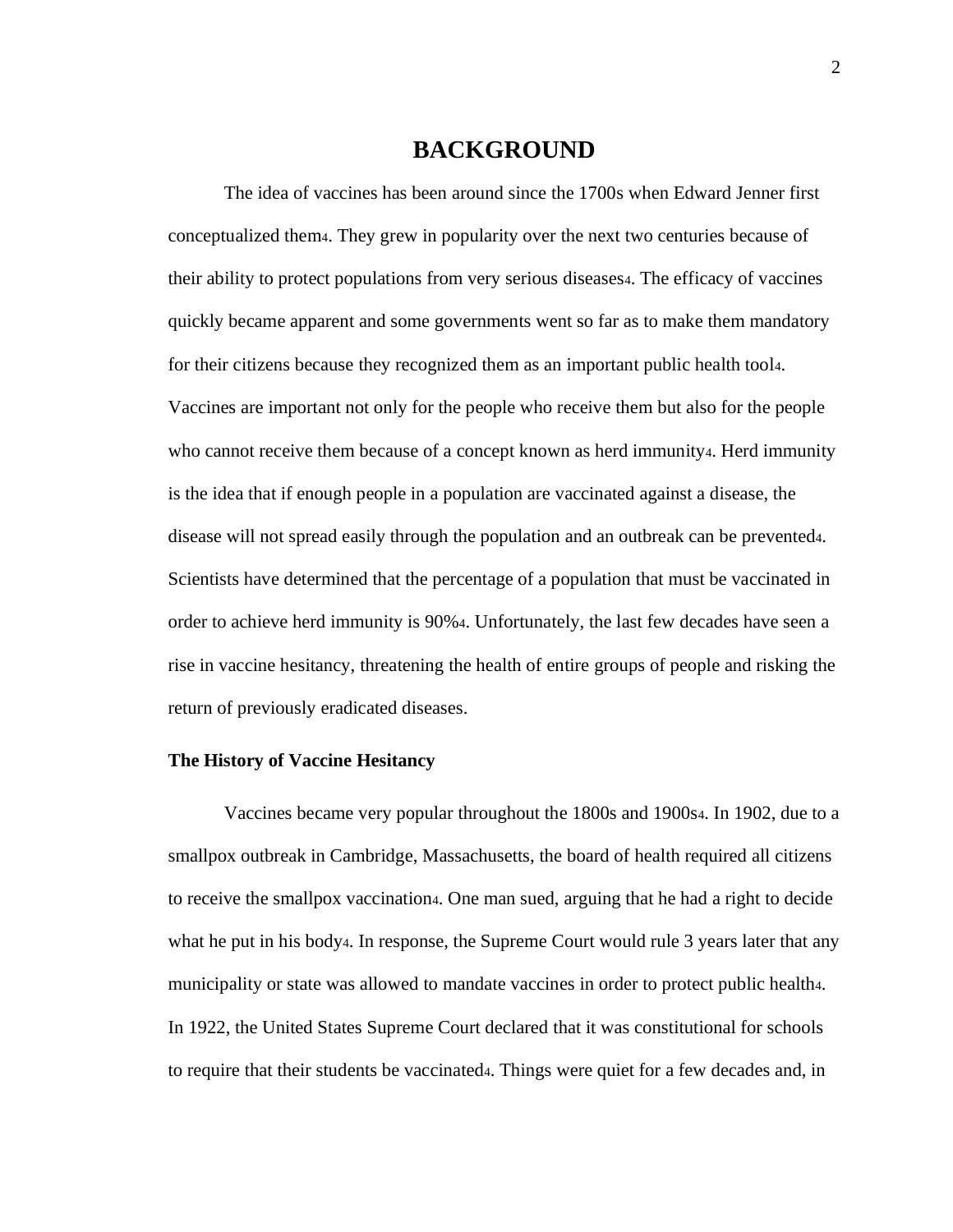that time, many diseases were classified as eradicated due to vaccines. However, developments in the late 1900s and early 2000s have caused some parents to have concerns about the safety of the vaccine for their children. In addition, these concerns have caused some states to adopt philosophical and religious exemptions to vaccination requirements17. The following are a few examples of the recent causes of vaccine hesitancy.

#### **The study linking vaccines to autism.**

In 1998 Dr. Andrew Wakefield and his colleagues published a study that suggested that there was a link between the MMR vaccine and autism14. The MMR vaccine is given to children to provide immunity against the diseases measles, mumps, and rubella3. The first dose is given around 12 to 15 months after the child is born and the second dose is given between ages 4 and 63. There were many problems with the study that Dr. Wakefield had conducted including the fact that the sample size was incredibly small (12 participants) and that the participants were hand-picked as opposed to being randomly chosen15. Many follow-up studies were conducted that refuted the conclusion that Dr. Wakefield had published and Dr. Wakefield himself even published a retraction to the original study15. However, the damage that the original paper had caused could not be undone and rates of vaccination with the MMR vaccine dropped<sub>15</sub>. The risk of contracting autism from vaccines is still cited as a major reason why parents in the US choose not to vaccinate their children4. As recently as December of 2019, a Gallup poll found that 10% of adults still think that vaccines cause autism and a staggering 46% are unsure whether there is a link or not.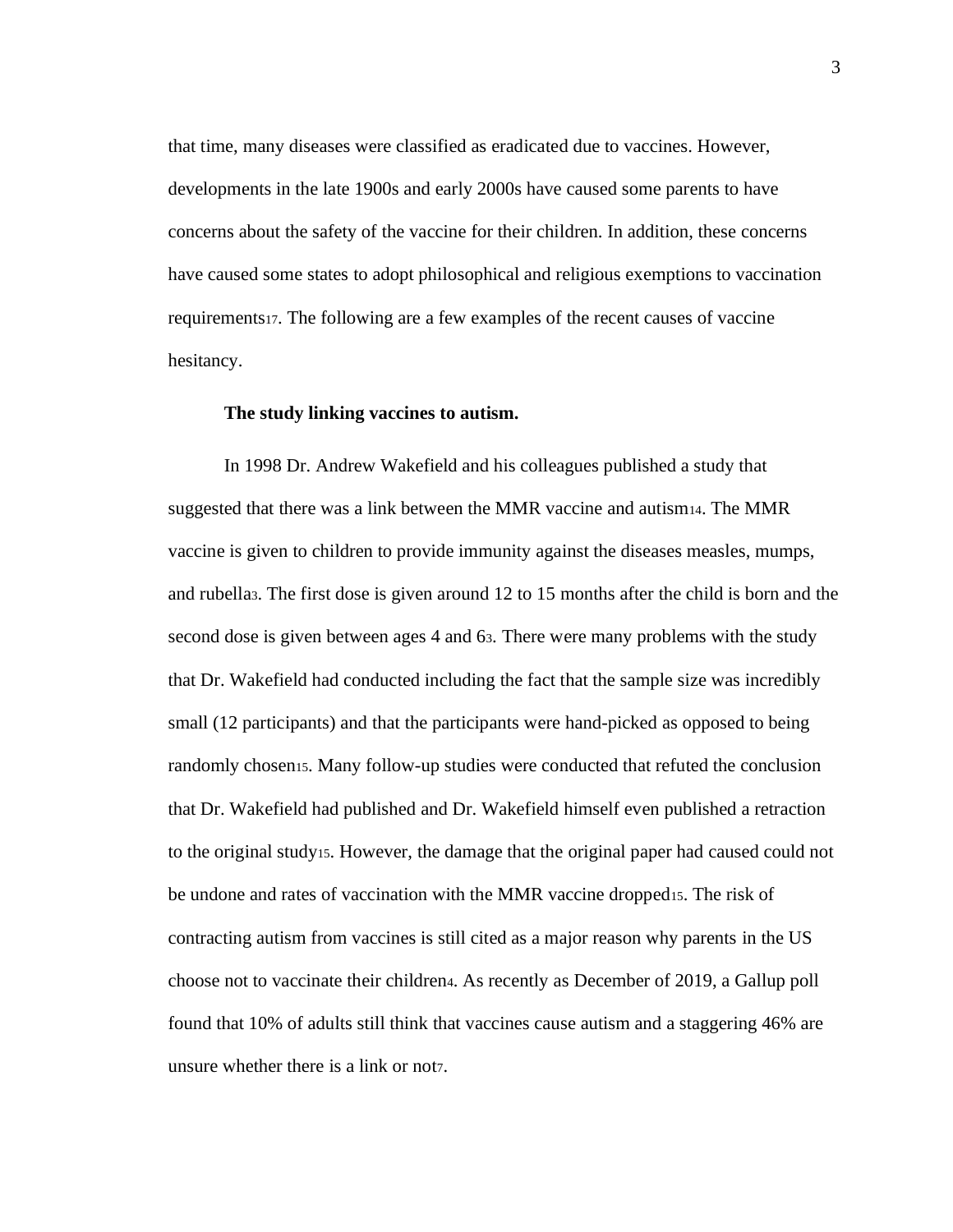### **Influence of celebrities and politicians.**

Dr. Wakefield's study alone may not have had such an effect on the average person, considering it was published in a scientific journal; however, several celebrities and politicians facilitated the spread of the information contained in the article4. Celebrities such as Jenny McCarthy and Jim Carrey have been outspoken about their mistrust of vaccines4. In addition, the current president of the United States, Donald Trump, has publicly voiced his belief that vaccines cause autism4. Most notably, during his 2016 campaign for president, he was in a debate with Dr. Ben Carson, a surgeon with training in pediatrics, when his beliefs about vaccines came up4. Instead of taking the opportunity to talk about the importance and safety of vaccines, Dr. Carson did not do much to refute Mr. Trump's beliefs4.

#### **Social media.**

The rise of social media is another factor that is cited as contributing to the spread of misinformation regarding vaccines and their safety3. A study found that many patients are looking to the internet for medical advice instead of looking to their doctor. 70% of people use what they find online to guide their medical care despite not having a way to tell if what they are reading is true or false11. In fact, social media sites such as Facebook, Twitter, and Reddit are so fraught with anti-vaccine information that another study found that just having an account on one of these platforms makes a person more likely to be vaccine hesitant<sub>11</sub>.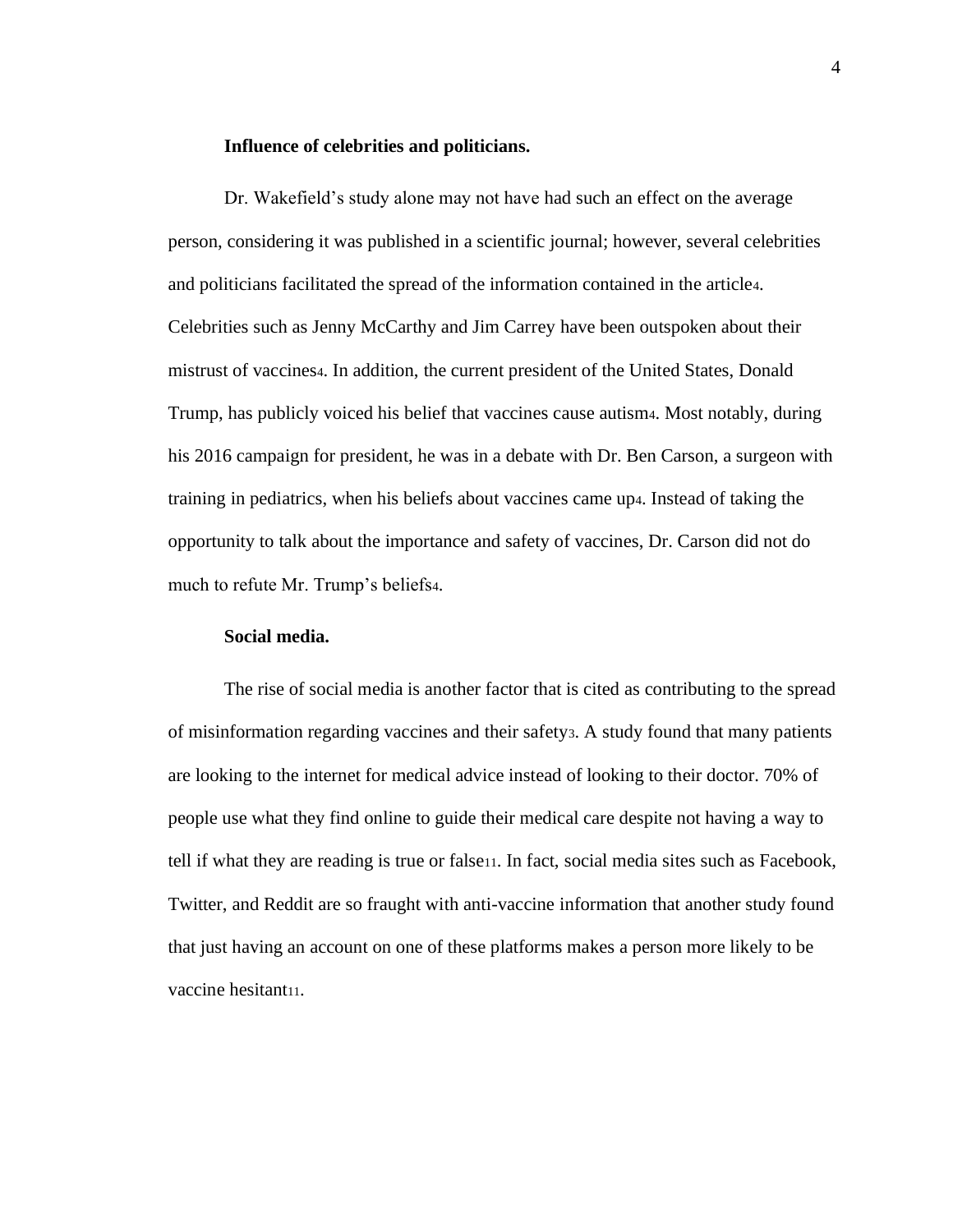# **The Current Situation in Pennsylvania**

Vaccination rates in Pennsylvania have been dropping due to the spread of misinformation regarding the safety and importance of vaccines. According to the American Academy of Pediatrics, the current rate of childhood vaccination with the MMR vaccine in Pennsylvania is 91.7%5. At first glance, this number seems to be positive, however, the vaccination rate needed to maintain herd immunity and prevent a disease outbreak is 90%, therefore this number is concerning. The legislation in Pennsylvania currently contains both religious and philosophical exemptions to mandatory vaccines17.

# **Vaccine counseling for pregnant women.**

The American College of Obstetricians and Gynecologists has acknowledged the power that a recommendation to receive vaccines can have on a pregnant woman when it comes from her obstetrician10. A committee representing this group published recommendations for both obstetricians and gynecologists encouraging them to include vaccinations for pregnant women as a central part of their practice10. After a lengthy search, it appears that obstetricians only talk to their pregnant patients about vaccinating themselves and not about vaccinating their child when they are born. This finding is supported by information from the National Institute of Health entitled "What happens during prenatal visits?"18. Vaccines were not mentioned at all in this lengthy overview of topics discussed at prenatal visits18. While this is still important, not only to the health of the mother but also to the health of the baby, obstetricians should also be talking to mothers about the importance of preparing to vaccinate their newborn. The first vaccine a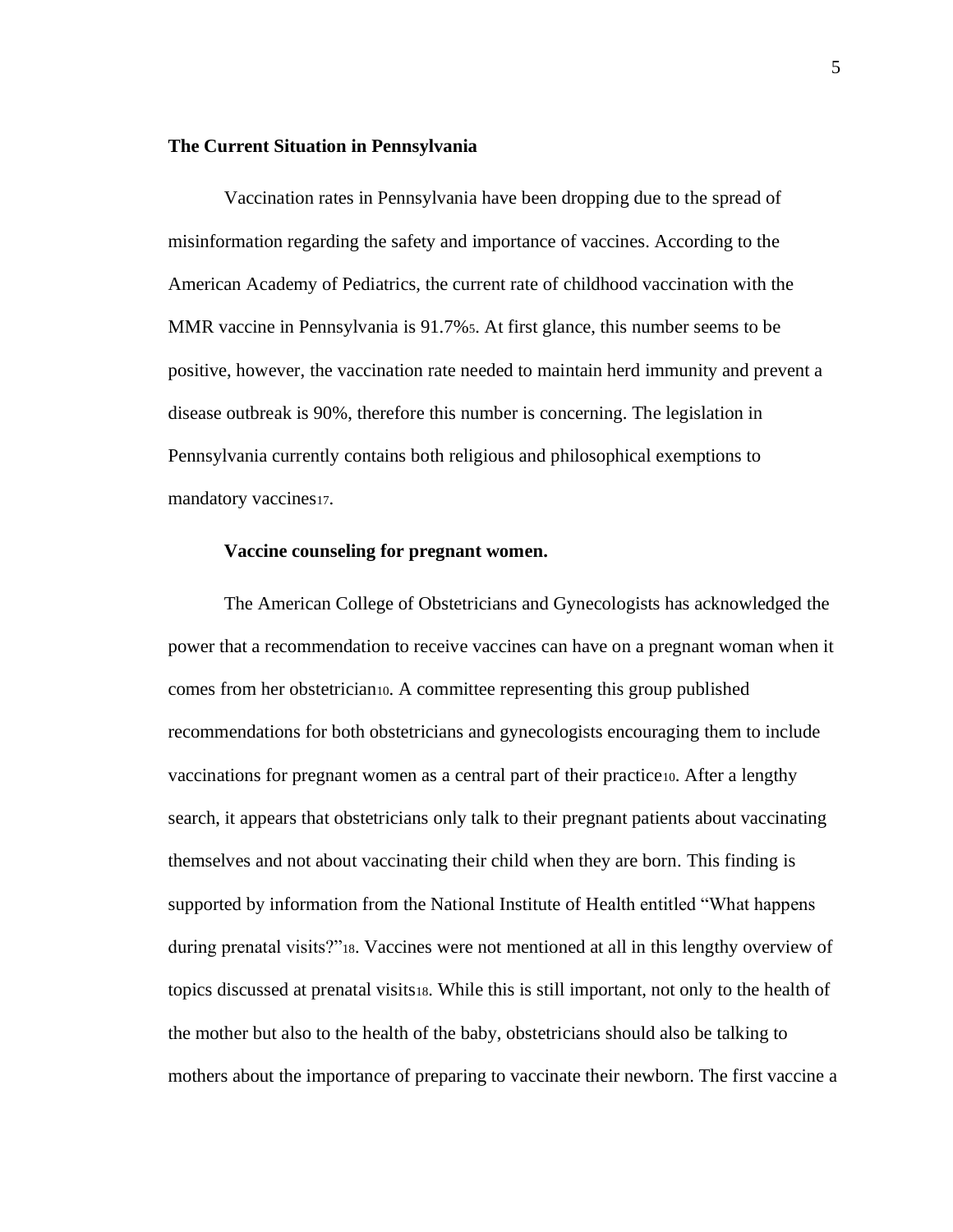child receives is the Hepatitis B vaccine which is given within 24 hours of their birth3. It is important for mothers to understand the importance of vaccinations before the child is even born instead of waiting until the high stress hours immediately after delivering the baby. The Gallup poll referenced earlier found that 11% of parents think that vaccines are more dangerous than the disease they are meant to prevent, therefore it is important for new mothers to receive information on vaccine safety7.

#### **Problems seen in other parts of the country.**

A measles outbreak occurred in California in 2015 and highlights the importance of addressing the dropping vaccination rates in Pennsylvania before it is too late, and the state sees an outbreak4. In 2014 and 2015, California saw a steep drop in vaccination rates with almost 20% of the state's children being unvaccinated4. In early 2015, measles cases began to be reported in the state. By February, there were reports of 125 cases, most of which occurred in children who were unvaccinated due to personal belief exemptions4.

#### **CDC Toolkit and Healthy People 2020**

In 2010, the federal government's Office of Disease Prevention and Health Promotion published an agenda with a set of goals and objectives for the next 10 years entitled *Healthy People 2020*13. The goal of this initiative was to improve the nation's health, and immunization was identified as a topic that needed to be improved upon13. During that time, the Centers for Disease Control and Prevention has published a toolkit for prenatal care providers on their website14. The intent of this resource is to give prenatal care providers the training, information, and materials they need to increase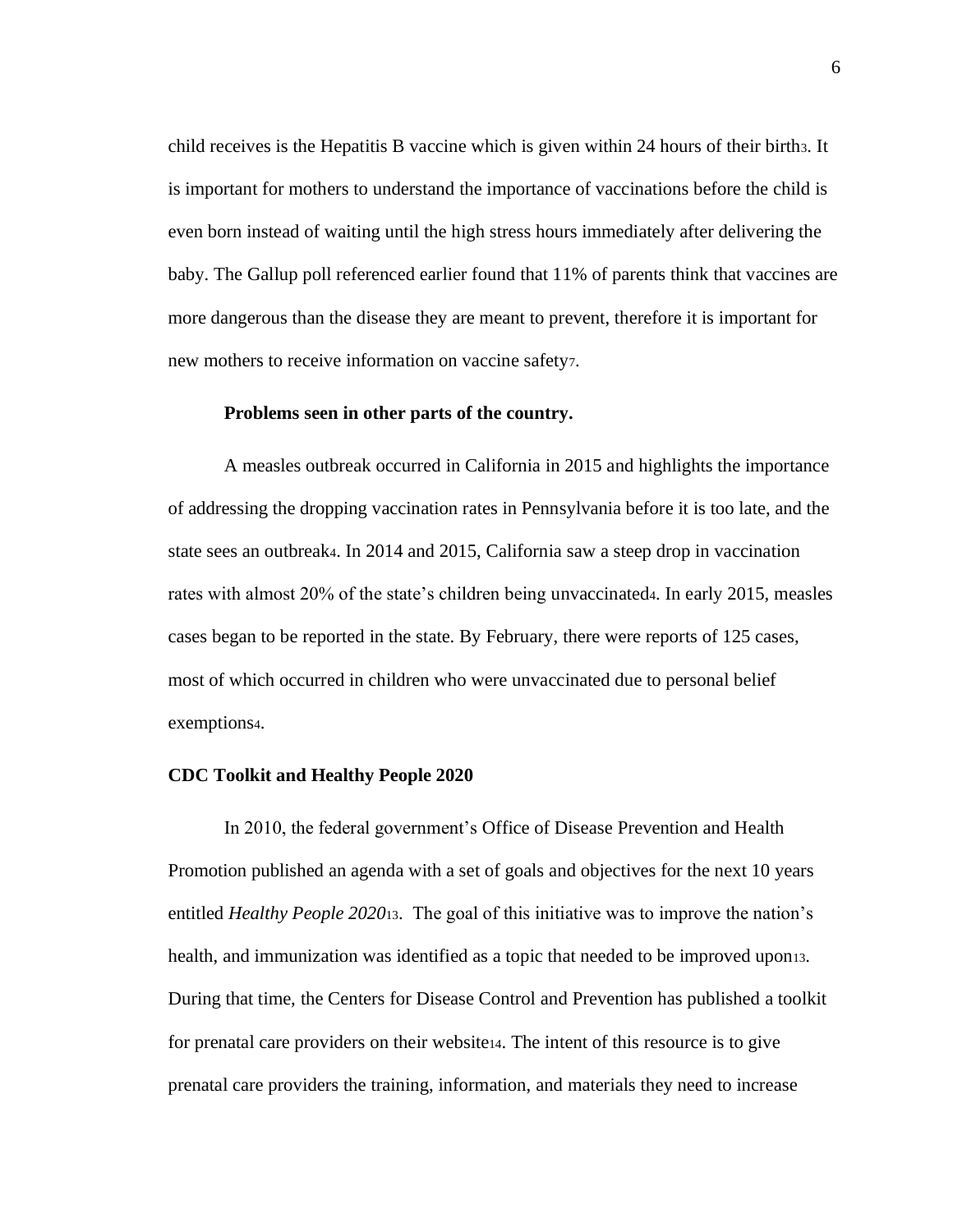maternal vaccination rates14. Many of the resources contained in this toolkit could also help obstetricians counsel women about vaccinating their newborn child. One resource in particular is information referring to a smartphone app that informs a mother which vaccination to expect at which of her child's doctor's visits14. Another resource offered to obstetricians in this toolkit is continuing education regarding childhood vaccines14.

# **Infographics and Their Importance as a Public Health Intervention**

According to the American Public Health Association, "infographics can be a powerful tool for sharing important public health information and helping people understand the issues"1. Infographics convey information and data quickly and efficiently in a way that is easy for the viewer to understand2. They often include images as opposed to large bodies of text because images are eye catching and can be easier to understand2. One study found that infographics can be effective because the brain processes images quicker than text in a line and viewers' attention spans are getting shorter and shorter2.

### **Objectives of this Paper**

A long history of multifactorial vaccine hesitancy has put children in Pennsylvania in a dangerous position. Many public health initiatives have been created with the aim of increasing childhood vaccination rates. The goal of this paper is to create a research-informed infographic to be used in the waiting rooms of obstetricians' offices to encourage pregnant women to talk to their obstetrician about vaccines before their child is born. The purpose of the infographic and the counseling that the pregnant women will receive is to combat the misinformation about vaccines in the media and to convince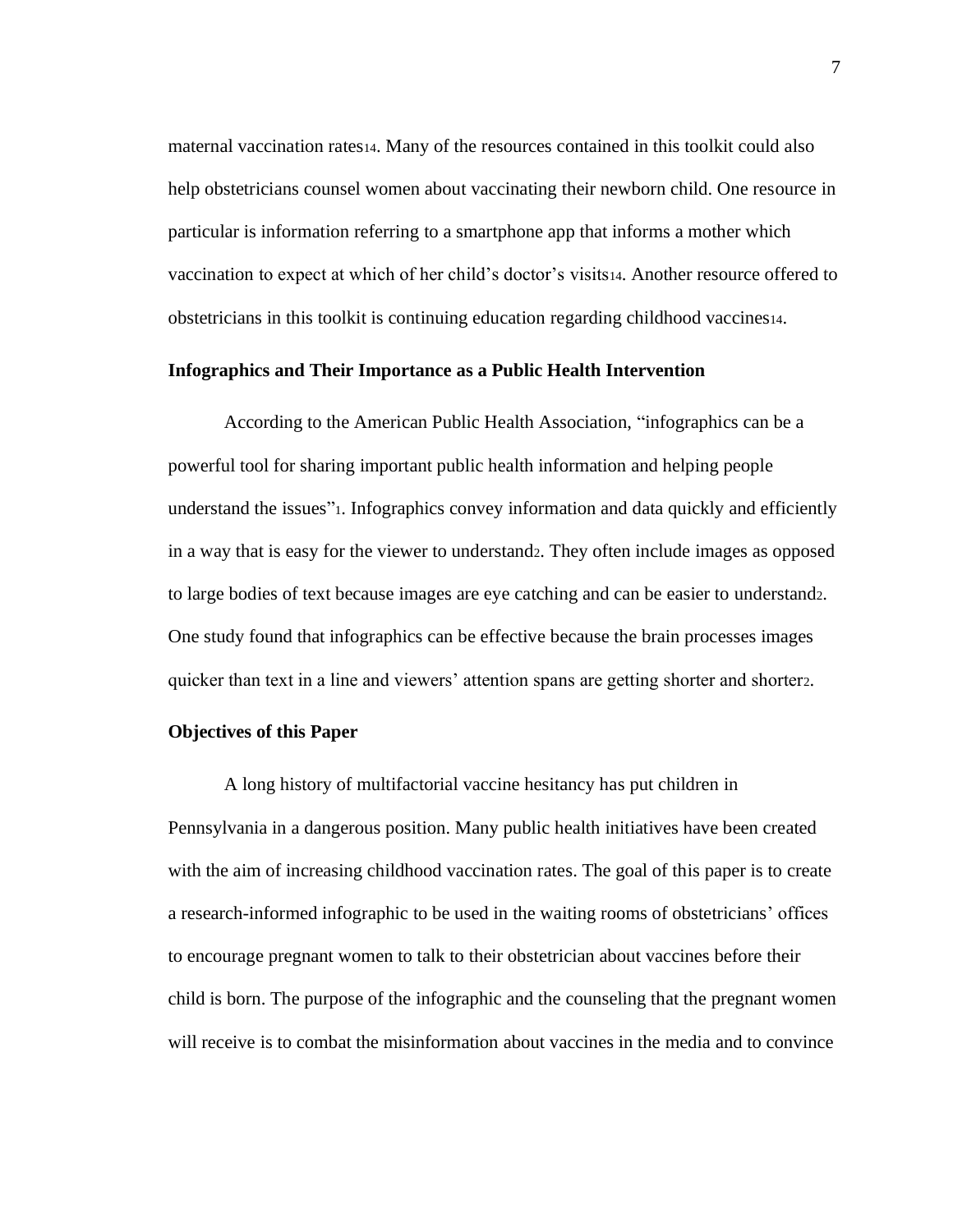them of the significance of vaccinating their child. The overall goal of the intervention is to increase childhood vaccination rates.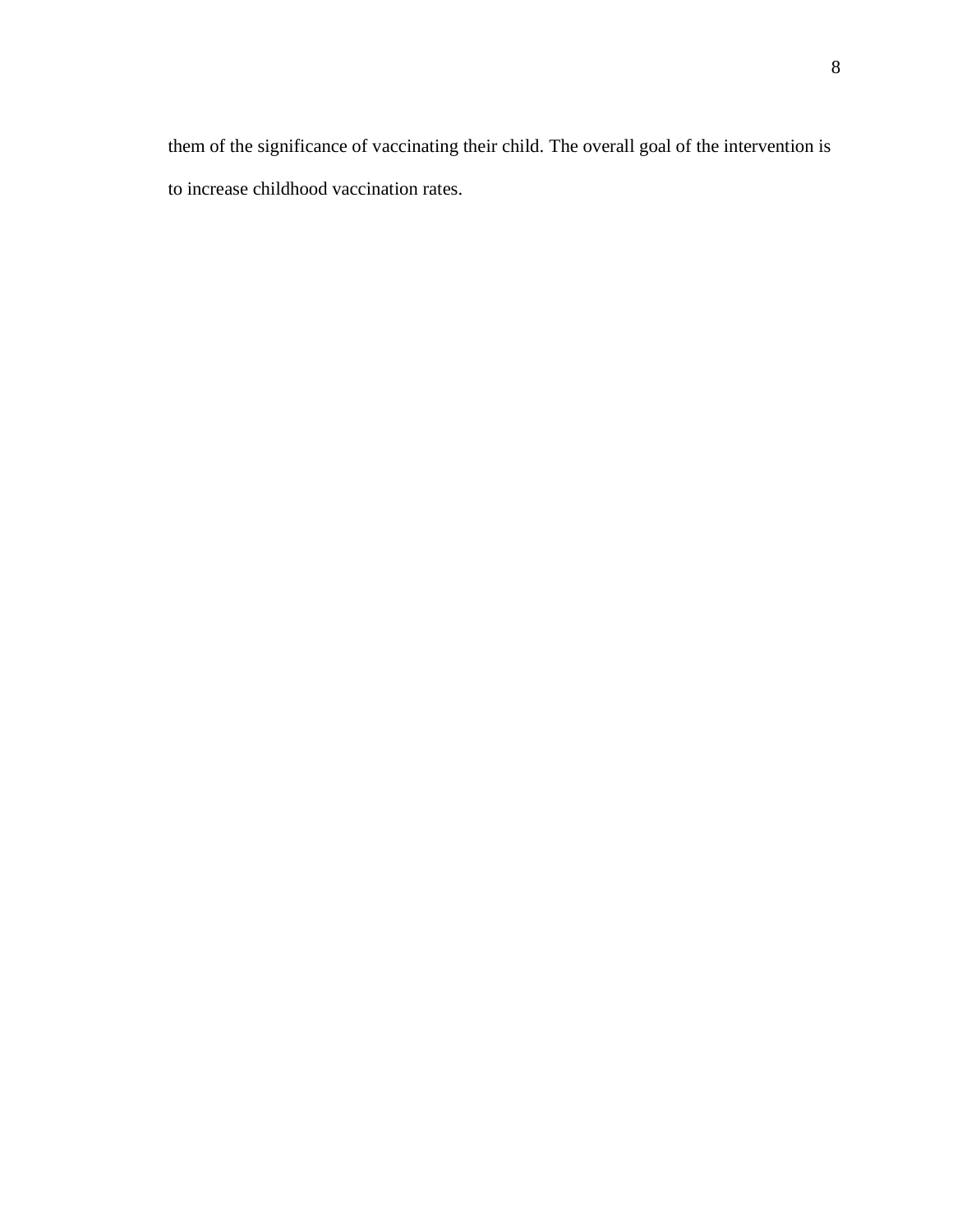# **RESEARCH STRATEGIES**

There were two main phases of research for this project. The first phase, and the most substantial portion of the research, was a literature review that included searches for information on topics including vaccines, vaccine hesitancy, vaccination rates, standard prenatal obstetrician visits, previously attempted interventions, and public health tools. The second phase involved research to create the infographic itself.

### **Literature Review**

### **Vaccines, vaccine hesitancy, and current vaccination rates.**

The goal of this project is to increase childhood vaccination rates in Pennsylvania. In order to get there though, it was necessary to start by understanding vaccines themselves and, more importantly, the factors that led to vaccine hesitancy becoming such a widespread problem. Understanding the causes of this problem was important when it came to tailoring the intervention appropriately. In addition, having an idea of the current rates of vaccination, both in Pennsylvania and in the United States at large, helped to underscore just how important this issue is. Awareness of how vaccination rates vary by location or even from one vaccine to another was also helpful when it came to adapting the intervention to the issue.

# **Previous interventions to increase childhood vaccination rates.**

After the problem of low childhood vaccination rates and the severity of this problem were identified, the next step was to look at previous interventions in order to understand what has and has not worked before. There is no point in trying the exact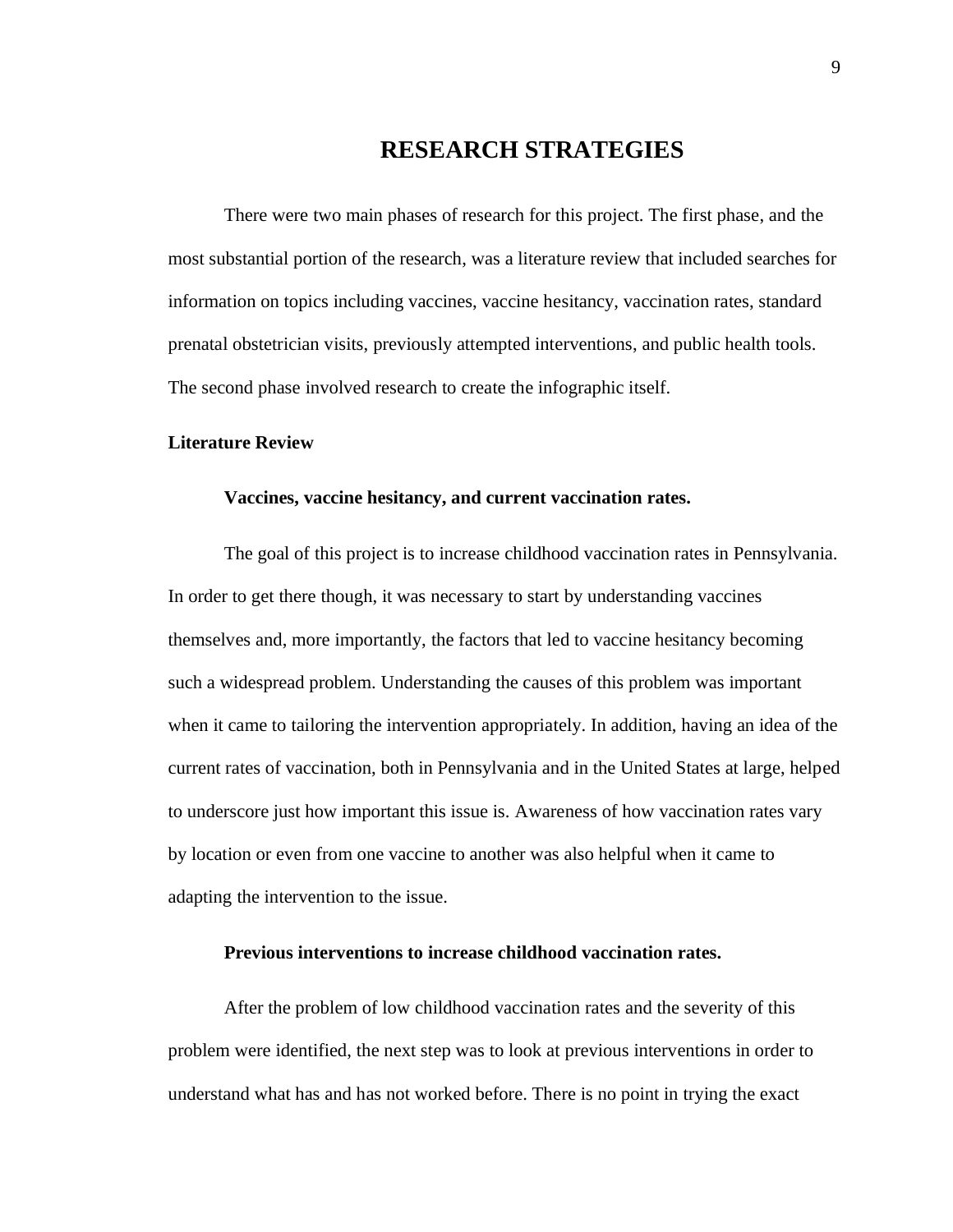same intervention that has been tried before, regardless of outcome, so it was helpful to know about previous intervention attempts. It was also helpful to see if there have been any studies done that support the reasoning behind the intervention that is being designed here.

### **Standard information received by pregnant women during OB/GYN visits.**

After using research on previous studies, the intervention chosen for this project was counseling for pregnant women from their obstetrician on vaccine importance and safety. Using resources available from the American College of Obstetricians and Gynecologists (ACOG), research was done into what vaccine related information, if any, pregnant women currently receive from their obstetrician during prenatal visits. This information was gathered by reviewing "Clinical Guidance" publications from the organization. In addition, information from the National Institute of Health regarding prenatal visits was reviewed18.

#### **Preparedness of obstetricians.**

Upon deciding to aim the intervention at encouraging pregnant women to ask their obstetrician about vaccines during prenatal visits, it was important to make sure that obstetricians were prepared with the information they needed to talk to pregnant women about vaccines and their child's health. Using information available from the ACOG and from the Centers for Disease Control and Prevention, information was gathered about the tools that obstetricians have at their disposal and their preparedness to have these conversations with women when they bring it up.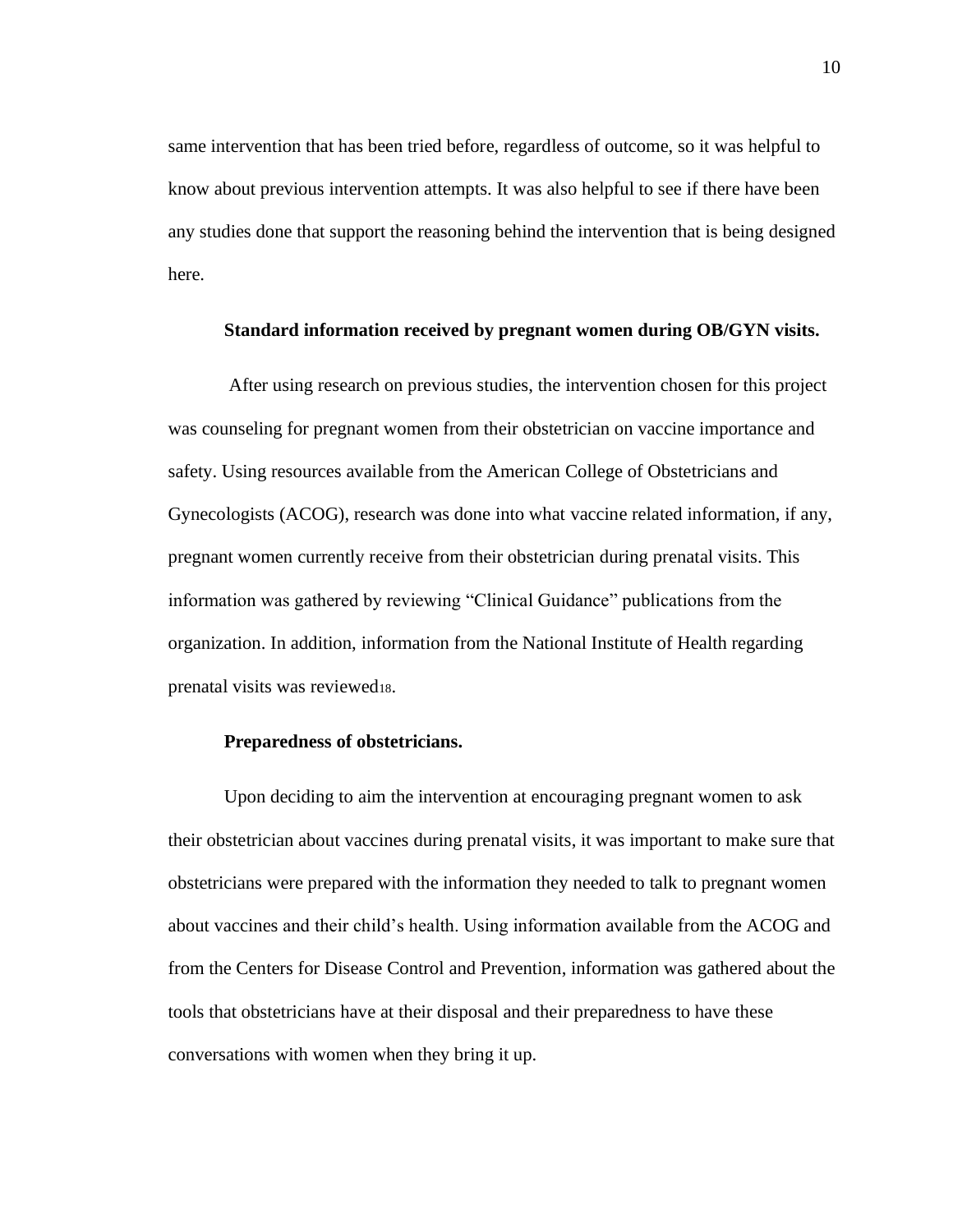#### **Infographics as public health tools and why they are effective.**

The final piece that needed to be considered was how to communicate with pregnant women and encourage them to ask their obstetrician about vaccines. After reviewing different public health tools and their effectiveness, infographics were chosen as the mode of communication. Reviews were done into why infographics are popular public health tools, why they are effective, and how to best use them. An infographic hanging in the waiting rooms of obstetricians' offices and targeted at pregnant women was chosen as the tool that would be used to implement this intervention.

# **Infographic Research**

Finally, research was done in order to create the infographic itself. There were a few different things that were considered when creating the infographic. The first was the kind of color schemes and visual effects that are known to be most appealing. The second concern was finding facts and figures about vaccines, as well as their importance and safety, that could be included. The next thing researched was how to make sure the information was delivered at an appropriate health literacy level. This was done using an online health literacy calculator that reads the text on the infographic and determines the readability score for it. The last thing that was considered was what information would be most important for pregnant women to see on the infographic to encourage them to ask their doctor about vaccines. This was accomplished by considering the most common concerns women have when it comes to vaccines and whether or not they will choose to have their child vaccinated.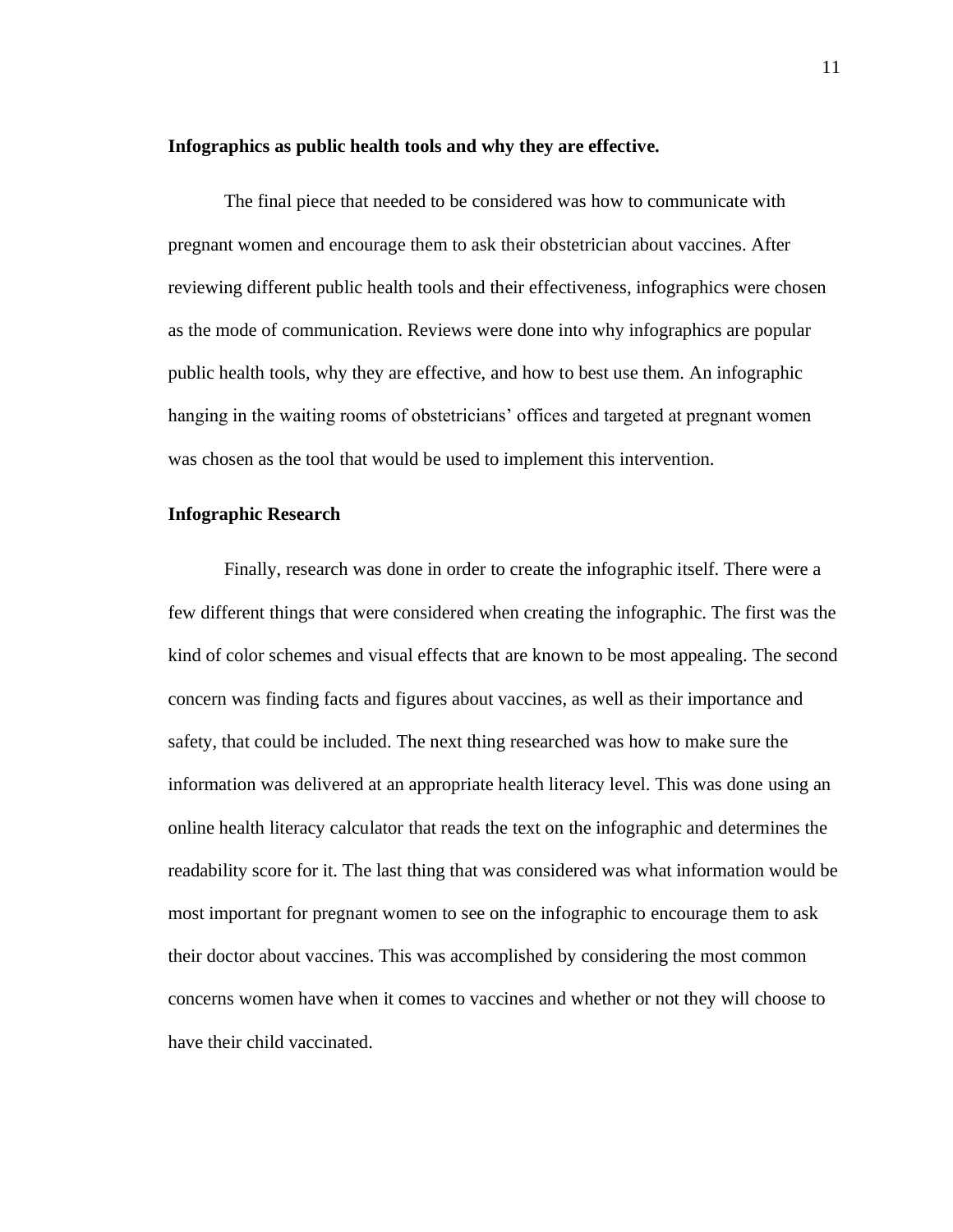# **RESULTS AND DISCUSSION**

The background information and literature review support the idea that prenatal counseling from obstetricians would be an effective measure to increase childhood vaccination rates. In addition, similar studies have been conducted in other countries with similar results. Finally, the research done into what the infographic should look like and what information it should include was used to create a draft of an infographic that will be presented and discussed here.

# **Supporting Studies**

A study was done in eastern China in 2017 to test "the effectiveness of prenatal vaccination education intervention on improving mother's vaccination knowledge and child's vaccination status"9. This was done by recruiting pregnant women and then assigning them to either an intervention group that would receive vaccine education or a control group that would nots. The researchers then used surveys to evaluate vaccine knowledge and tracked the numbers of fully vaccinated children between the two groups9. Their results were that women in the intervention group had significantly higher vaccine knowledge after receiving the education and that their children had significantly higher rates of full vaccine coverage than the control group's children<sub>9</sub>. The results seen in this study in China support the idea that increasing prenatal counseling for women in Pennsylvania will increase childhood vaccination rates as well.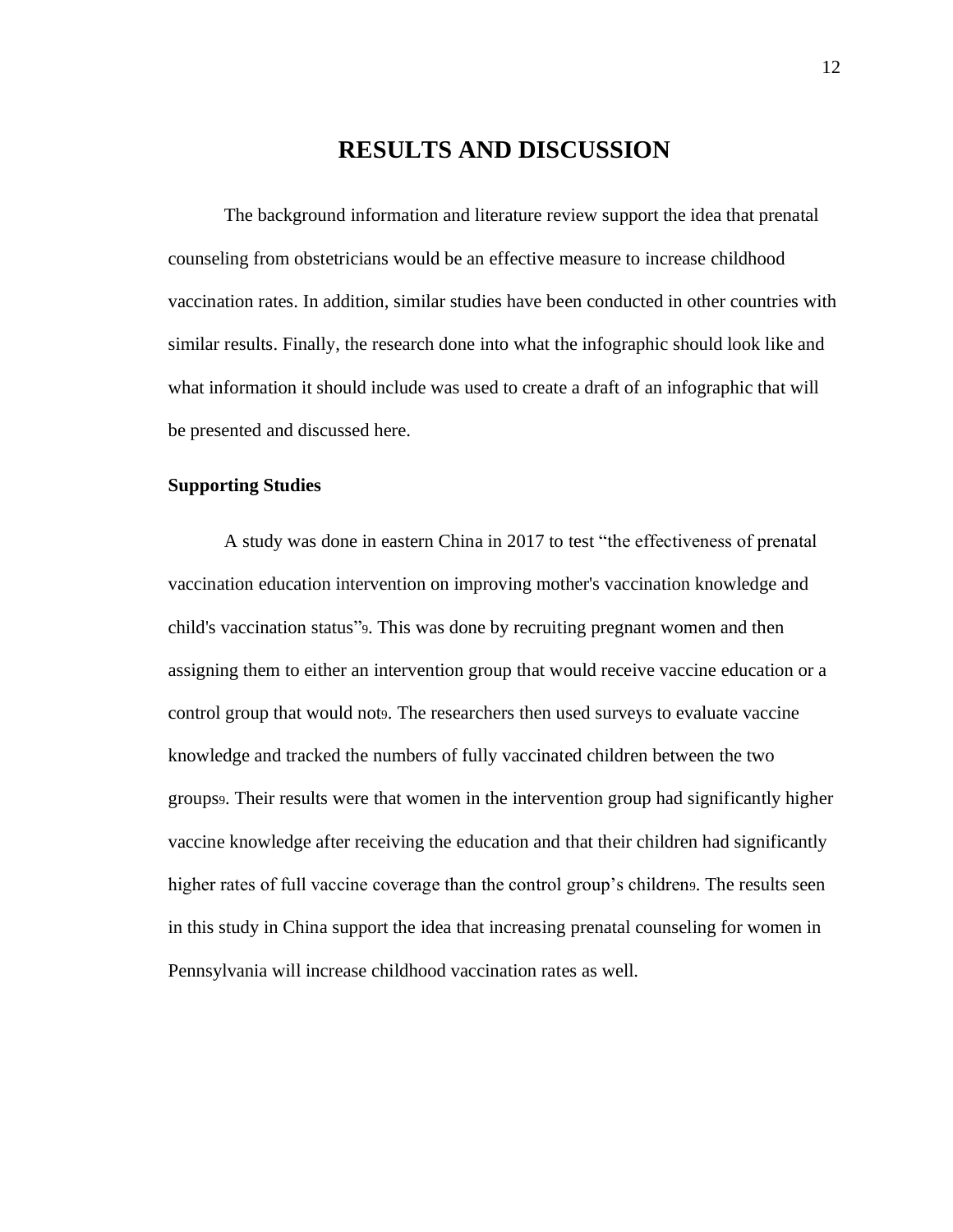# **Obstetricians as the Intervention Point**

Obstetricians were chosen as the mediators for this intervention because research has shown that during a pregnancy is one of the most effective times for a woman to receive vaccine education and because obstetricians have already been provided a lot of the tools that they need for this counseling from the Centers for Disease Control and Prevention and from the American College of Obstetricians and Gynecologists9,14. The study that was done in China supports the timing of obstetricians providing education during prenatal visits. In addition, the CDC toolkit that was provided to obstetricians contains resources that will help them to communicate important information to their patients14. Additionally, it is important that mothers plan to vaccinate before the child is born because the Hepatitis B vaccine is given within 24 hours of a child's birth, not allowing for much time for discussion3.

#### **The Use of Infographics**

Infographics were chosen as the tool to communicate with pregnant patients directly to encourage them to talk to their provider about vaccines. They were chosen because they have been proven to be effective in communicating information with patients in ways they can easily understand2. This is particularly important in the United States because the average person reads at a middle school level, so flyers that contain too much text or are full of medical jargon will not be effective at communicating with the average patient2. Infographics by definition are "unique and attractive" so they should stand out in an obstetrician's waiting room where there is a lot of information posted2. The objective of an infographic is for viewers to "quickly understand and learn"2. The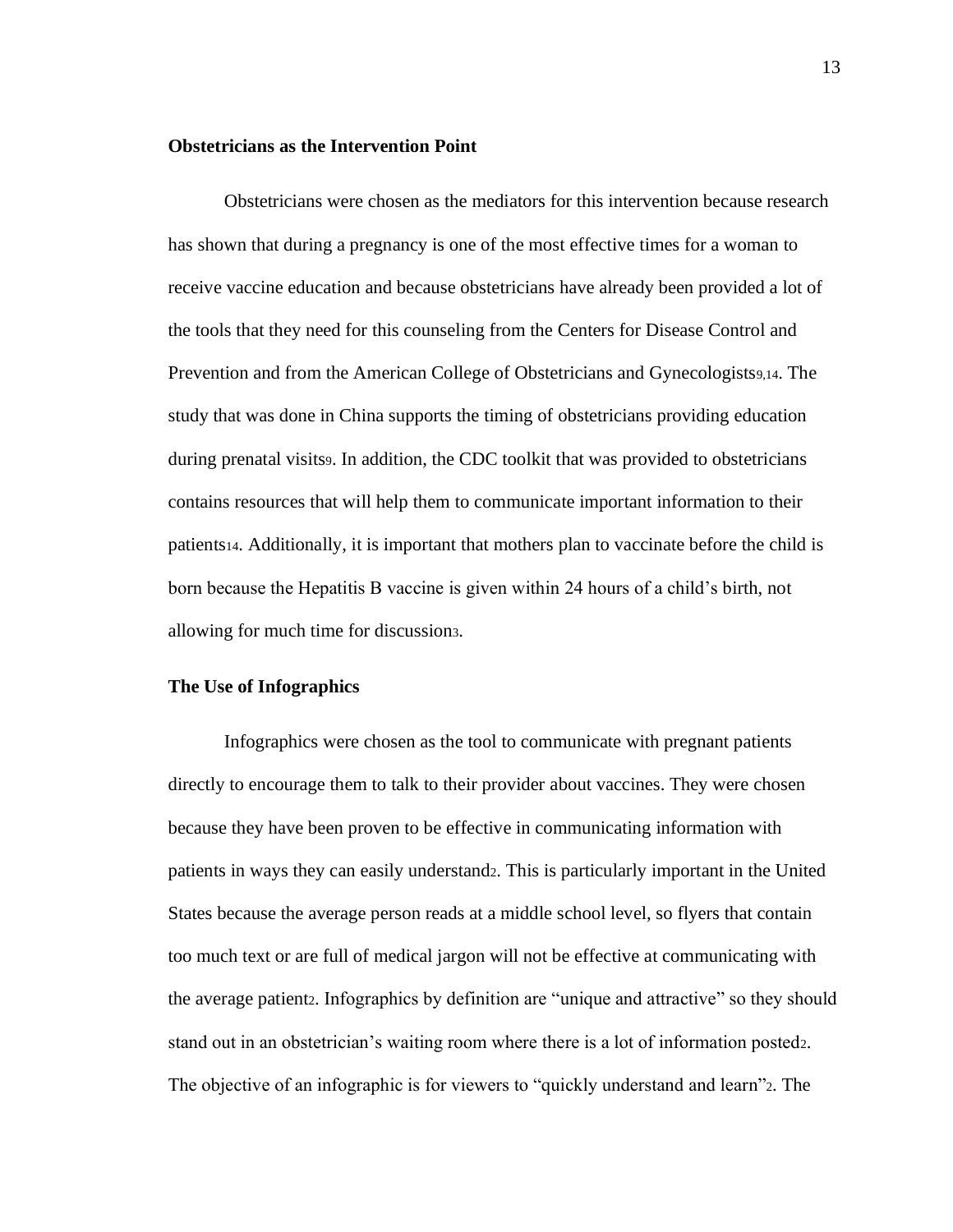goal of this infographic in particular is that it will both communicate accurate and compelling information about vaccines to the patient and encourage the patient to initiate a conversation with their provider about vaccines.

# **Infographic Sample**

Figure 1 shows the sample infographic that was created for this project. To create this infographic, guidelines on color and organization as well as on health literacy were referenced. Additionally, to determine what information would be featured in the infographic, the most common concerns that vaccine hesitant parents have were considered. The infographic focuses on the fact that vaccines are "safe, necessary, and effective" because most parents seem to be concerned about the safety of vaccines, their efficacy, and how necessary they even are for their children. A Gallup poll mentioned earlier reported that 10% of adults think that vaccines cause autism7. That same poll found that 11% of adults think vaccines are more dangerous than the disease they preventz. Finally, the infographic encourages women to speak to their obstetrician during that day's visit because this is a time sensitive issue.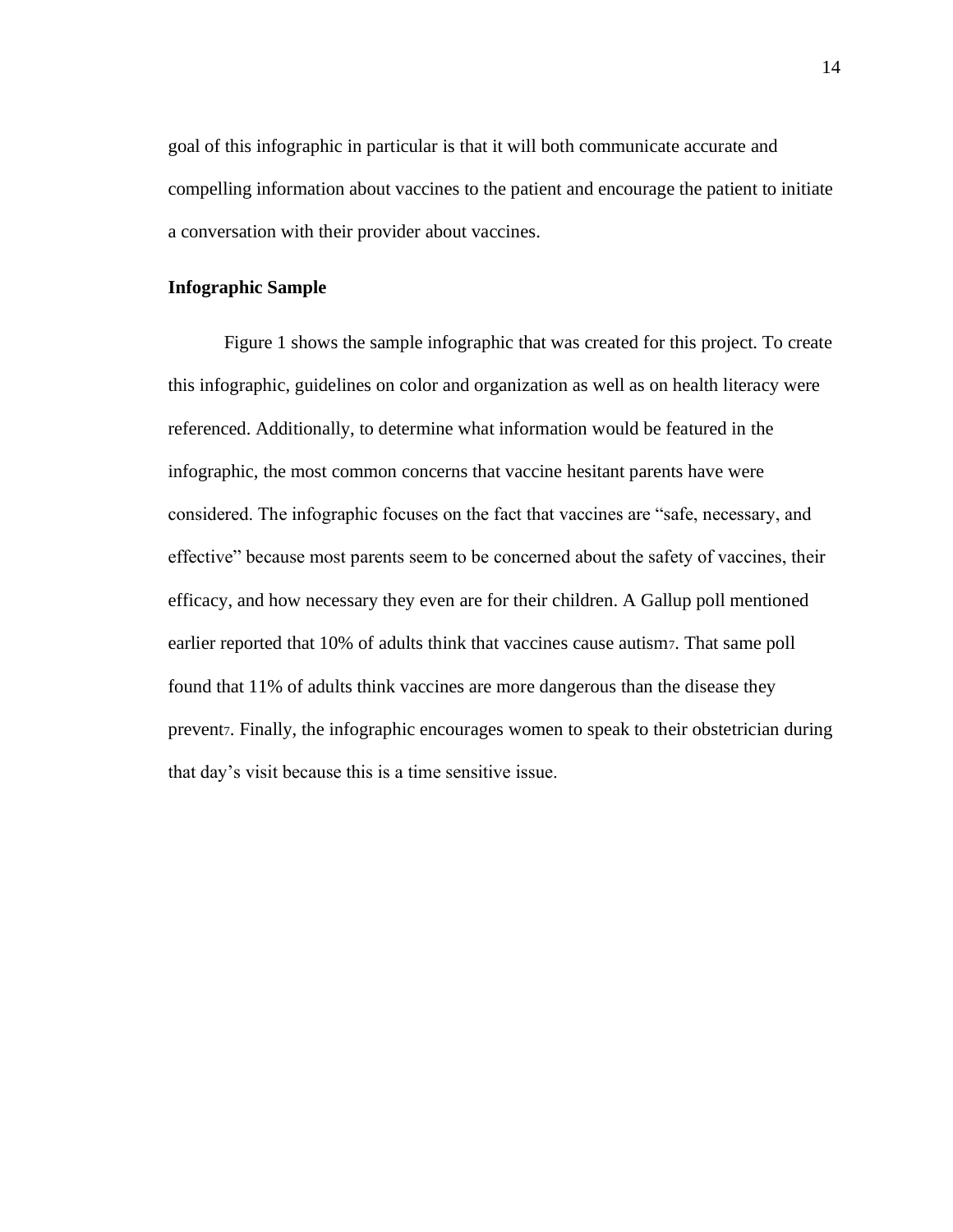

Figure 1. Sample Infographic for Obstetrician's Waiting Rooms

This is a sample of an infographic that can be hung in the waiting room of obstetrician's offices to encourage pregnant women to speak to their doctor about vaccines.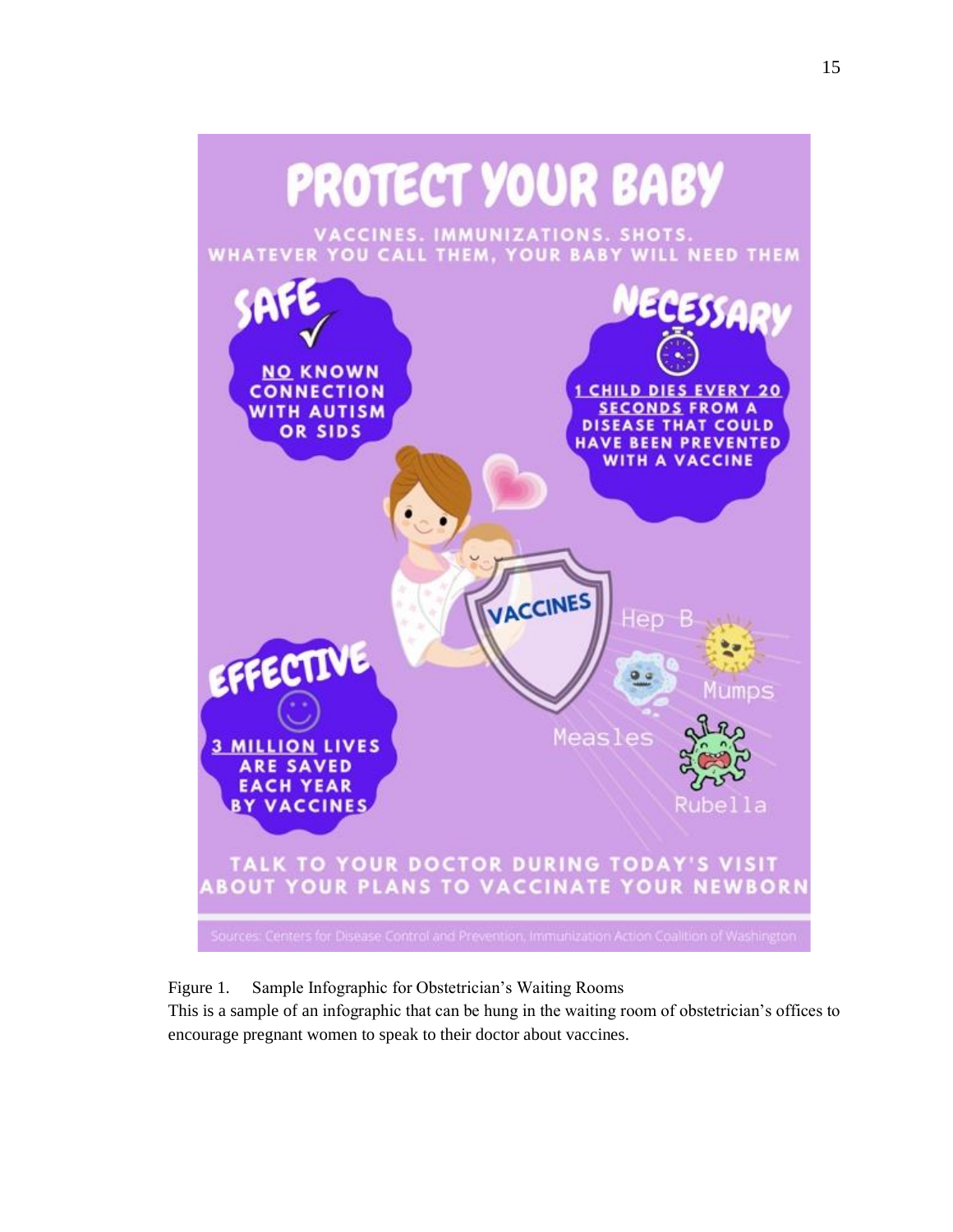# **RECOMMENDATIONS FOR FUTURE STUDIES**

There are a few different ways that this project can be developed further in the future and can be tailored to different populations of pregnant women. First, creating a focus group of pregnant women and applying the concepts of design thinking to the development of the infographic itself would be useful to make sure it is appealing to the target population. Second, in order to supplement the information that was gathered regarding standard prenatal visits, calls could be placed to OB/GYN offices to find out more about prenatal visits. Third, more research can be done into how to reach impoverished communities specifically because different barriers may exist in this community than for pregnant women in general. Finally, it would be interesting to explore the role that telemedicine can play in an obstetrician's ability to communicate important vaccine related information to pregnant women.

# **Utilizing the Design Thinking Process**

Design thinking is a process used during periods of innovation or invention16. The focus is on the opinions of a group of participants that are representative of the target population16. There are five stages of design thinking and it is during the "synthesis phase" that the focus group is incorporated16. During this phase, the researchers or designers present a prototype to the group for their feedback. The designers then rework the prototype based on the feedback and present it to the group again. This cycle continues until the focus group approves of the prototype and has no more suggestions for improvement<sub>16</sub>.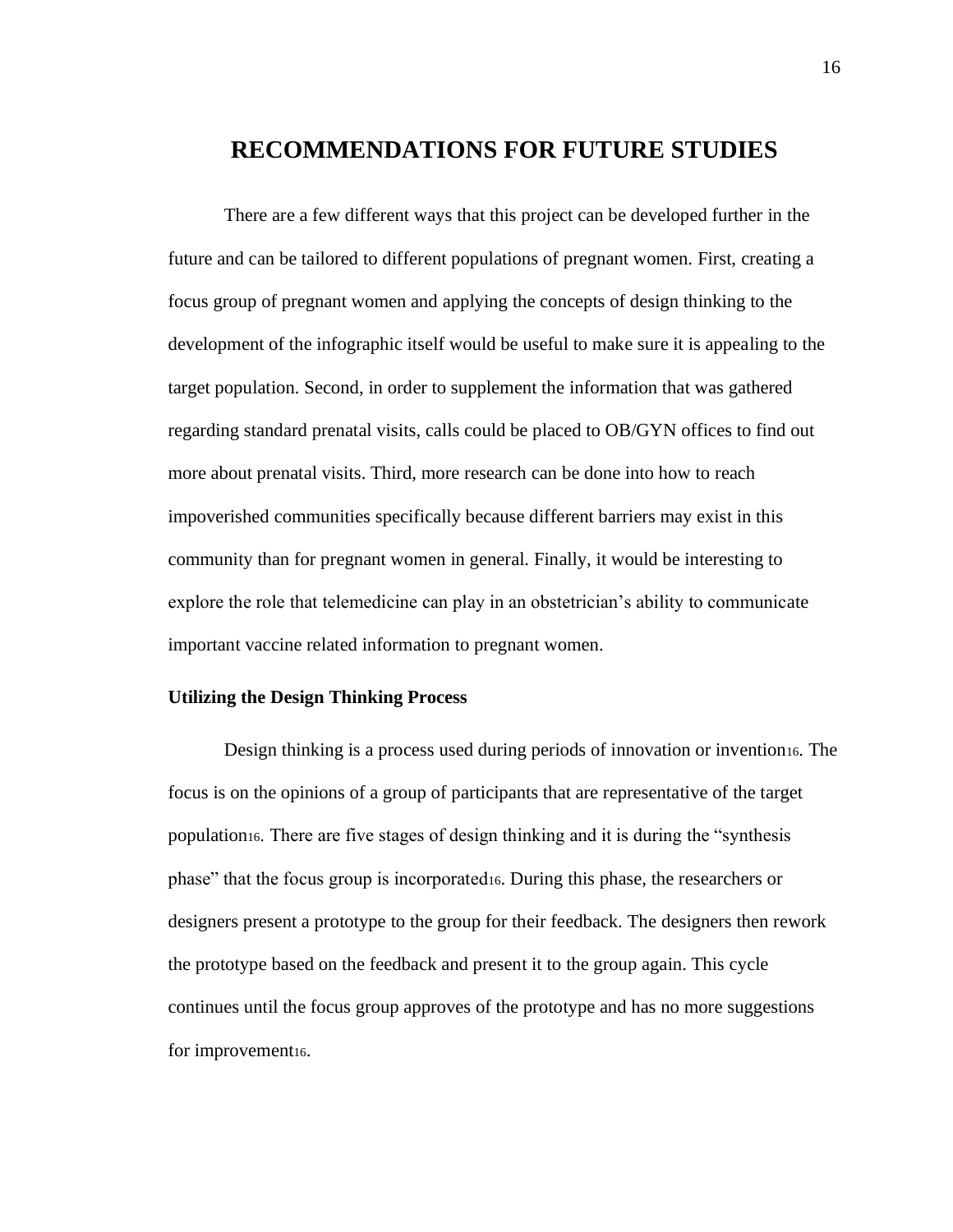Design thinking can be utilized in this project during the development of the infographic and there are two different ways that focus groups can be used. First, a group can be formed consisting of pregnant women regardless of whether they are planning on vaccinating their child or not. When the infographic is presented to them, they can simply be asked: "Does the design of this infographic catch your attention?" and "Based on the information, are you likely to ask your doctor about vaccines for your child?" In order to take the development of the infographic a step further, a second focus group can be formed. This group would be made of mothers who were previously against vaccinations but are no longer against them. When presented with the infographic, this group could be asked, "Would the information on this infographic have changed your mind about vaccinating your baby when you were pregnant?". The groups would be presented with the infographics over and over until they both agreed that the design and the information were effective in encouraging them to talk to their doctor about vaccinations for their child. This process could also be used to tailor the infographic to different populations and translate it into different languages.

#### **Calling OB/GYN Offices**

In order to supplement the information that was gathered from the ACOG and NIH, office managers at OB/GYN offices can be contacted in Pennsylvania. They can be asked about standard prenatal visits and what information, if any, their pregnant patients typically receive concerning vaccines. They can also be asked if their offices have any "nurse navigators" or other professionals available on site to answer questions that patients have after their visit with their doctor. Finally, they can be asked if they have any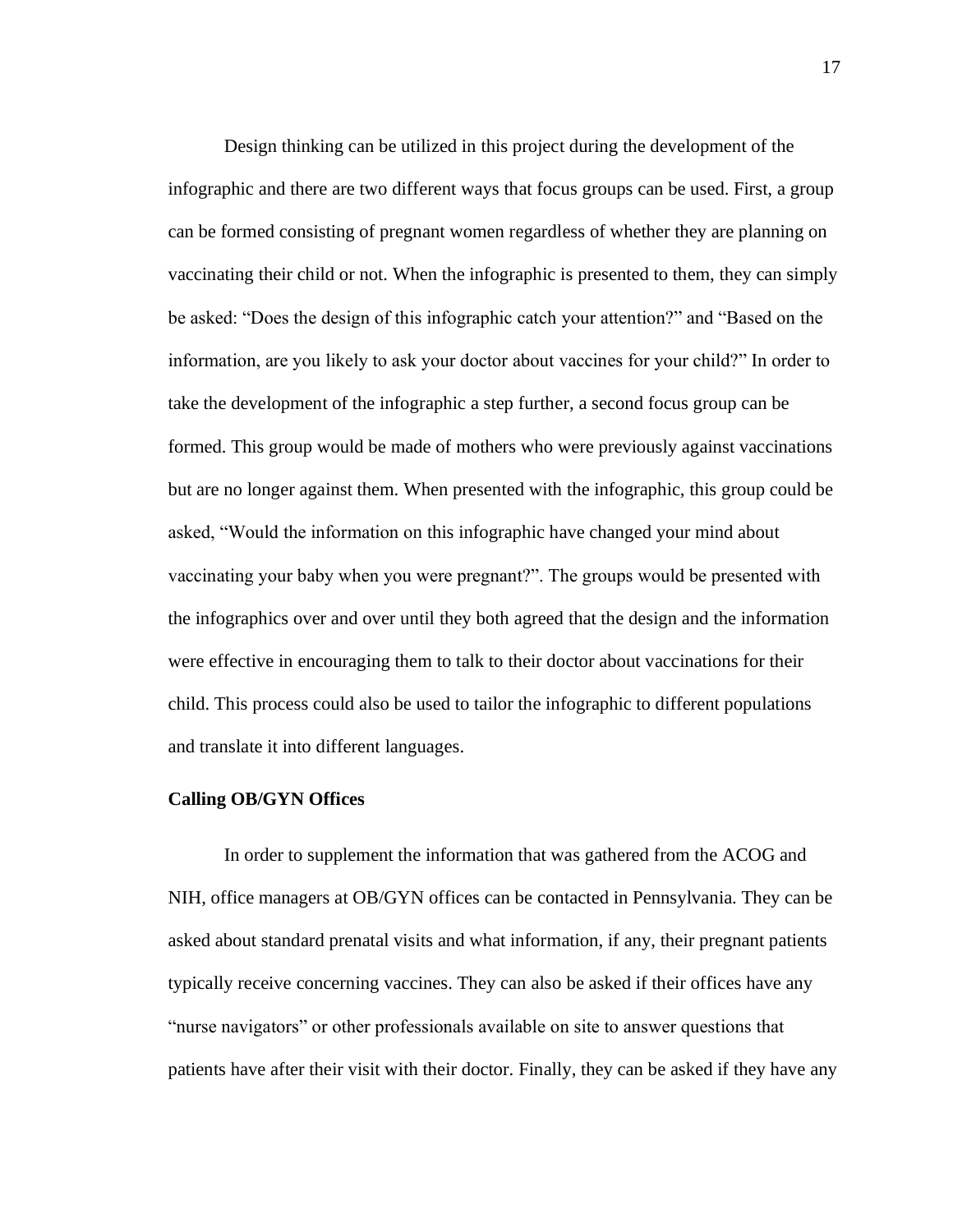literature that they hand out and where they receive this literature from. Offices can be chosen that represent different geographic, racial, and socioeconomic areas and populations in Pennsylvania.

### **Considering Impoverished Communities and Uninsured Patients**

The focus of this research so far has been addressing the contribution of misinformation to low childhood vaccination rates. However, there are many other barriers that pregnant women face that also contribute to their decision or ability to vaccinate their child. One major barrier that cannot be ignored when discussing vaccination rates is the burden of the cost of vaccines to a child who is uninsured or underinsured8. More research needs to be done into how to overcome the barrier of cost and provide vaccines to this population. Specifically, in Philadelphia, it would be important to consider the role that Federally Qualified Healthcare Centers play in the community and what they do to provide vaccines6.

# **The Role of Telemedicine**

Telemedicine is emerging as a popular way to deliver healthcare as well as a way for providers to communicate more with their patients. Especially given the recent rise of telemedicine use as a result of COVID-19, it is a great time to make telemedicine a part of standard practice and procedures. Further considerations for this project could include finding ways to incorporate telemedicine into the vaccine conversations between pregnant patients and their obstetricians. Telemedicine has a wide array of services and some things that can be utilized here include, for example, online portals with vaccine information or emails from obstetricians to their pregnant patients providing information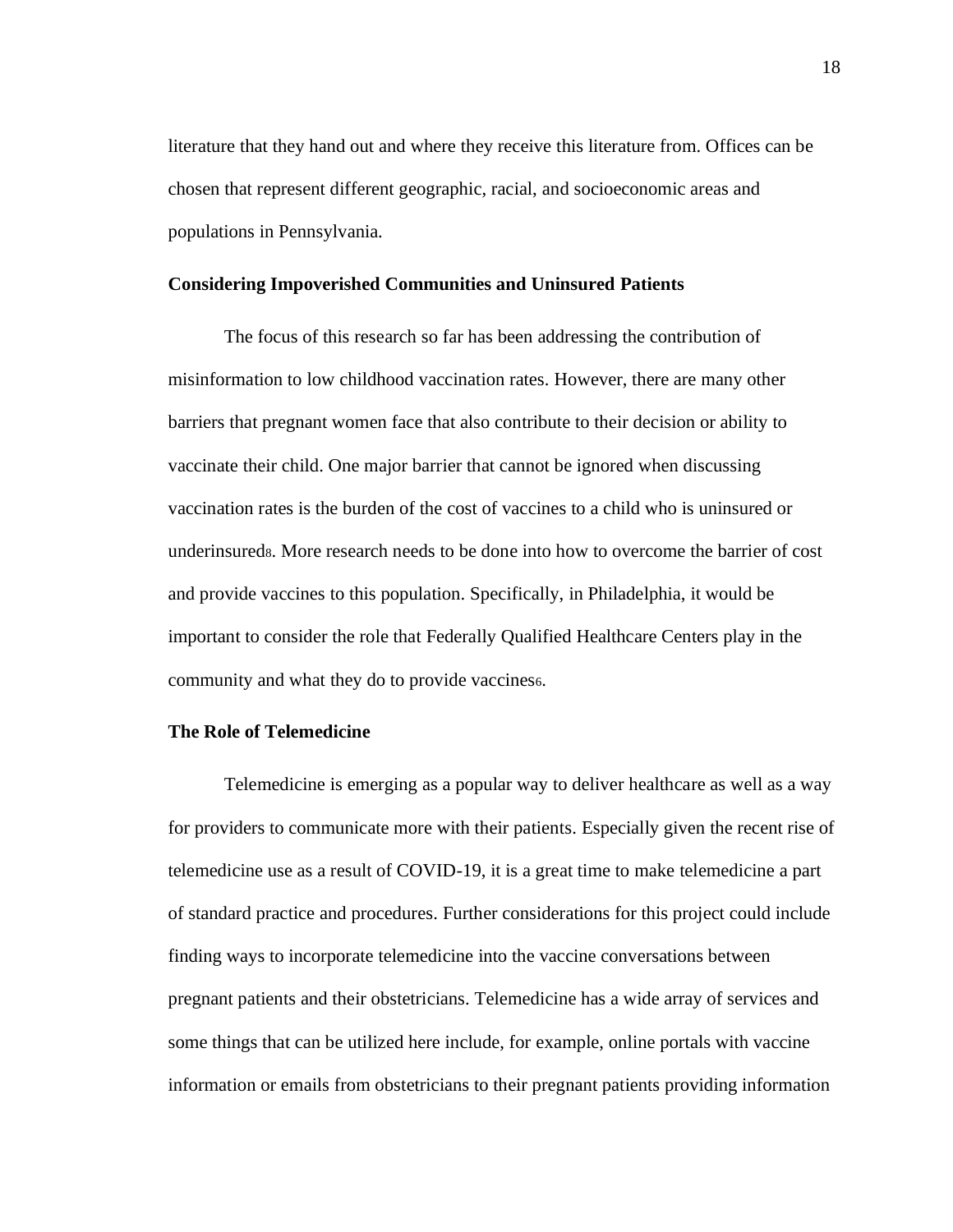or reminders about vaccines12. In addition, research can be done to see if this would be an effective alternative to vaccine conversations happening during prenatal visits because those visits are already packed with so much information.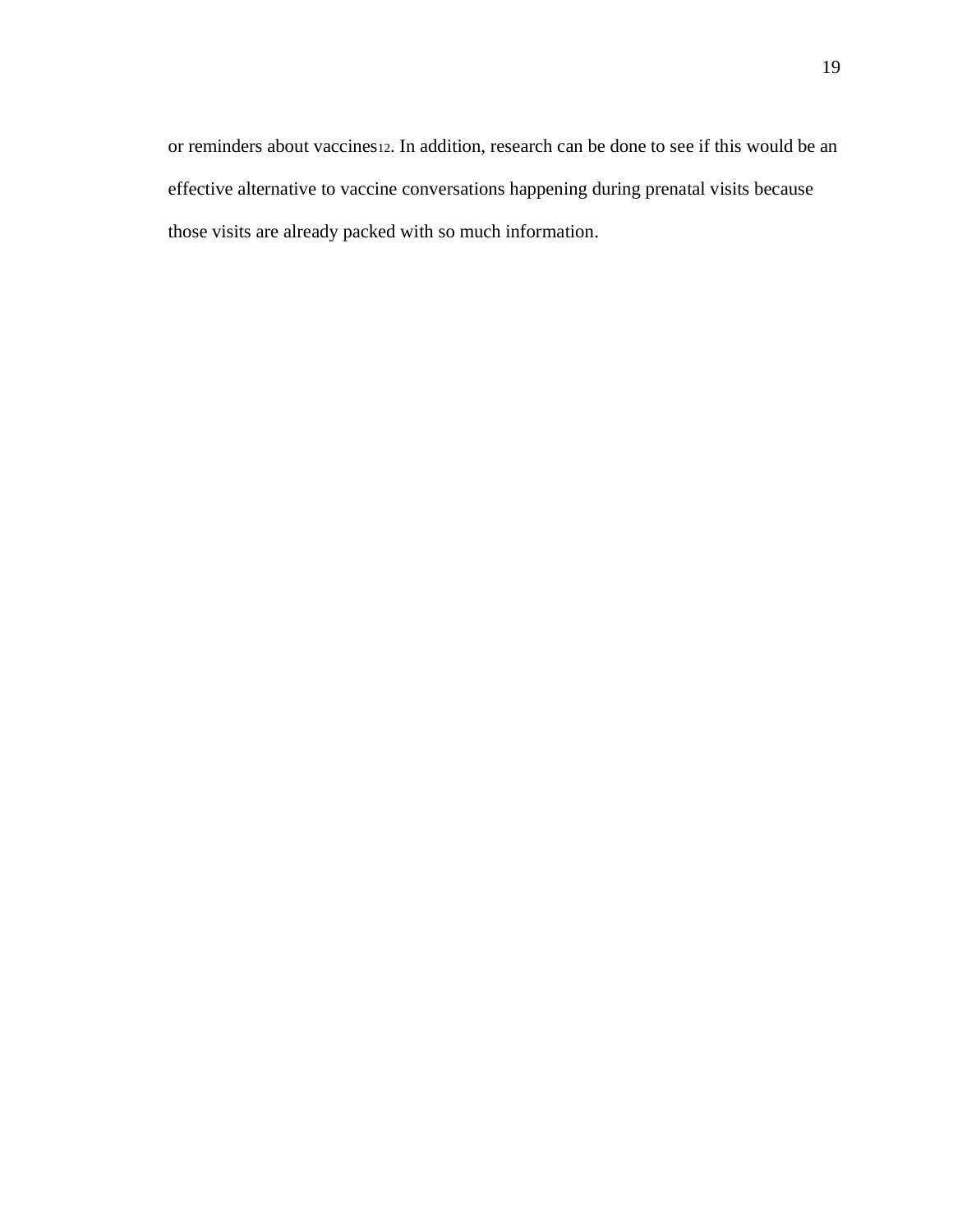#### **REFERENCES**

- 1. American Public Health Association. (2020). Infographics.
- 2. Balkac, M., & Ergun, E. (2018). Role of infographics in healthcare. *Chinese Medical Journal, 131*(20), 2514-2517. doi:10.4103/0366-6999.243569
- 3. Birth-18 years immunization schedule | CDC. (2019). Retrieved from https://www.cdc.gov/vaccines/schedules/hcp/imz/child-adolescent.html
- 4. Callender, D. (2016). Vaccine hesitancy: More than a movement. *Human Vaccines & Immunotherapeutics, 12*(9), 2464-2468. doi:10.1080/21645515.2016.1178434
- 5. Child vaccination across america. (2017). Retrieved from http://www.aap.org/enus/advocacy-and-policy/aap-health-initiatives/immunizations/Pages/Across-America.aspx
- 6. Community health centers in southeastern PA. (2019). Retrieved from healthfederation.org
- 7. Galvin, G. (2020). Survey: Anti-vaccine arguments are starting to gain traction. Retrieved from https://www.usnews.com/news/healthiest-communities/articles/2020- 01-14/survey-fewer-people-now-support-vaccinating-their-kids-than-in-2001
- 8. Hill, H. A., Elam-Evans, L. D., Yankey, D., Singleton, J. A., & Kang, Y. (2018). Vaccination coverage among children aged 19–35 months — united states, 2017. *MMWR. Morbidity and Mortality Weekly Report, 67*(40), 1123-1128. doi:10.15585/mmwr.mm6740a4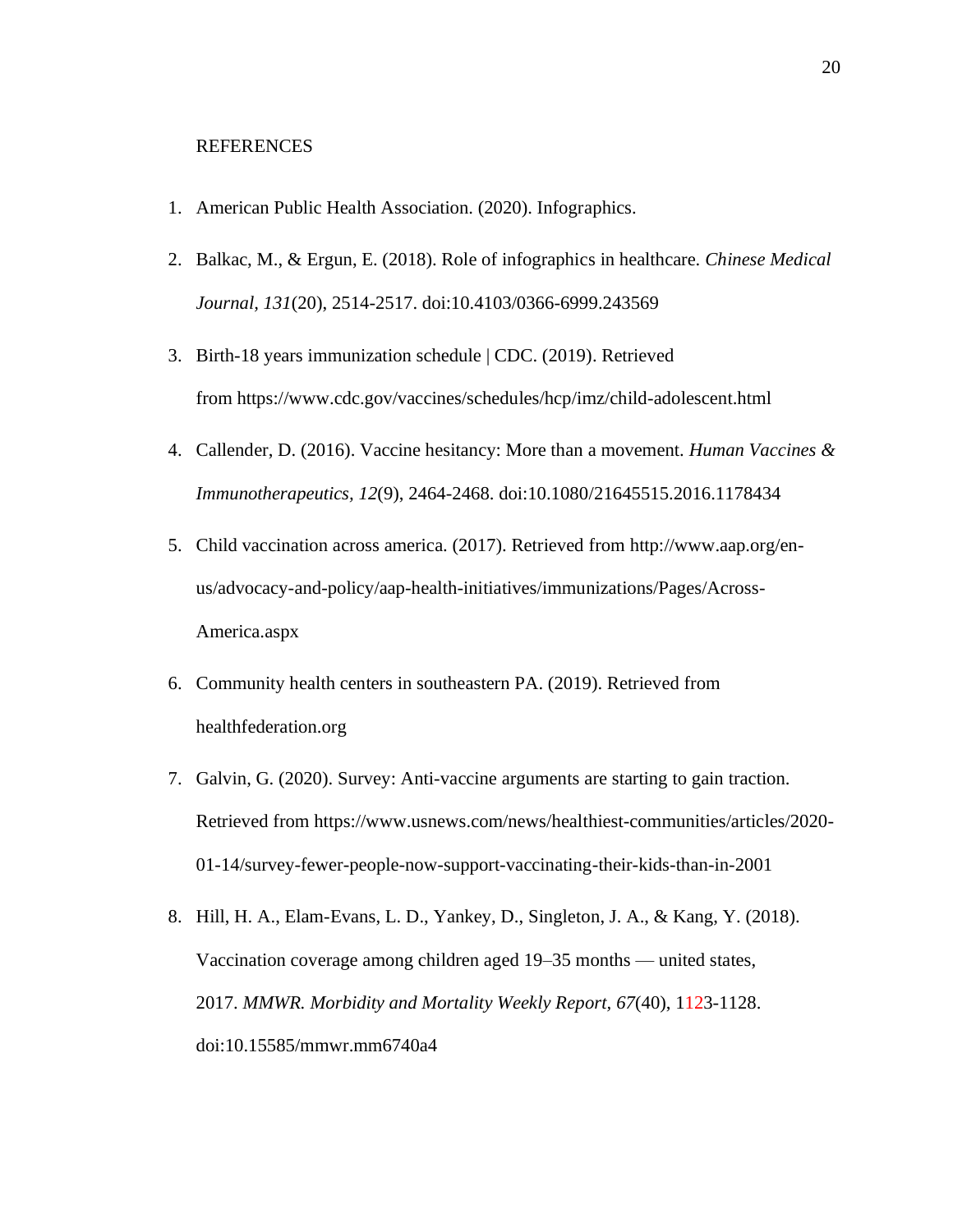- 9. Hu, Y., Chen, Y., Wang, Y., Song, Q., & amp; Li, Q. (2017). Prenatal vaccination education intervention improves both the mother's knowledge and children's vaccination coverage: Evidence from randomized controlled trial from eastern china. *Human Vaccines & Immunotherapeutics*, 13(6), 1477-1484. doi:10.1080/21645515.2017.1285476
- 10. Immunization implementation strategies for Obstetrician–Gynecologists. (2019). *American College of Obstetricians and Gynecologists,* (133), 254-259.
- 11. Kata, A. (2012). Anti-vaccine activists, web 2.0, and the postmodern paradigm--an overview of tactics and tropes used online by the anti-vaccination movement. *Vaccine, 30*(25), 3778-3789. doi:10.1016/j.vaccine.2011.11.112
- 12. Minimol, V. K., & Shaji, R. S. (2017). M-health frame work for public health services. *International Journal of Applied Engineering Research, 12*(20), 10164- 10168.
- 13. Office of Disease Prevention and Health Promotion. (2010). Healthy people 2020.
- 14. Pregnancy and vaccination: Prenatal care providers toolkit | CDC. (2019). Retrieved from https://www.cdc.gov/vaccines/pregnancy/hcp-toolkit/index.html
- 15. Rao, T. S. S., & Andrade, C. (2011). The MMR vaccine and autism: Sensation, refutation, retraction, and fraud. *Indian Journal of Psychiatry, 53*(2), 95-96. doi:10.4103/0019-5545.82529
- 16. Roberts, J. P., Fisher, T. R., Trowbridge, M. J., & Bent, C. (2016). A design thinking framework for healthcare management and innovation. *Healthcare, 4*(1), 11-14.